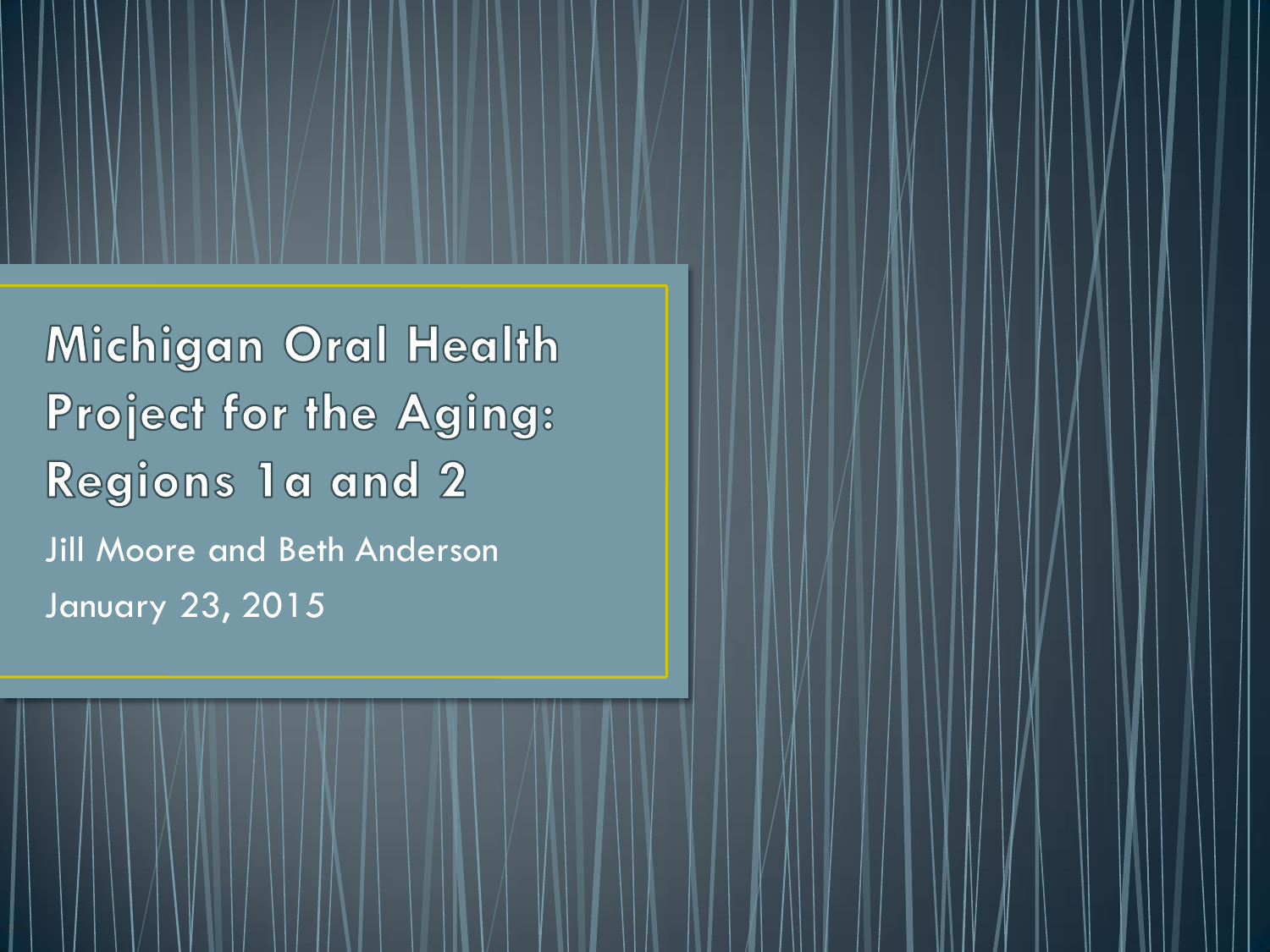# Results

#### Region 1a - Detroit

| <b>Site</b>         | Number $(\%)$ | <b>Type of Site</b> |
|---------------------|---------------|---------------------|
| 1                   | 17 (4.9%)     | Senior Center       |
| $\mathbf{2}$        | $9(2.6\%)$    | Senior Center       |
| 3                   | 166 (47.4%)   | <b>Health Fair</b>  |
| 4                   | 67 (19.1%)    | Senior Center       |
| 5                   | 13(3.7)       | Senior Center       |
| $\ddot{\mathbf{6}}$ | 20 (5.7%)     | Faith-Based         |
| $\overline{z}$      | 35 (10.0%)    | Senior Center       |
| 8                   | $23(6.6\%)$   | Senior Center       |
| <b>Total</b>        | 350 (100.0%)  |                     |

#### Region 2 – Jackson, Lenawee and Hillsdale

| <b>Site</b>             | Number $(\%)$ | <b>Type of Site</b>            |  |
|-------------------------|---------------|--------------------------------|--|
| 1                       | $10(2.5\%)$   | Mall-Senior Event              |  |
| $\overline{2}$          | 17 (4.3%)     | Senior Center                  |  |
| 3                       | $15(3.8\%)$   | <b>Faith-Based</b>             |  |
| $\overline{\mathbf{4}}$ | 24 (6.0%)     | Assisted Living Senior Center  |  |
| 5                       | $9(2.3\%)$    | Township Hall-Senior Meal Site |  |
| $\ddot{\mathbf{6}}$     | $7(1.8\%)$    | Township Hall-Senior Meal Site |  |
| 7                       | $14(3.5\%)$   | Township Hall-Senior Meal Site |  |
| 8                       | $10(2.5\%)$   | Senior Center                  |  |
| 9                       | $15(3.8\%)$   | <b>Faith-Based</b>             |  |
| 10                      | 12 (3.0%)     | <b>Faith-Based</b>             |  |
| 11                      | 30 (7.6%)     | <b>Mall-Senior Event</b>       |  |
| 12                      | 21 (5.3%)     | Assisted Living Senior Center  |  |
| 13                      | $8(2.0\%)$    | Senior Center                  |  |
| 14                      | 37 (9.3%)     | <b>Health Fair</b>             |  |
| 15                      | $13(3.3\%)$   | <b>Community Center</b>        |  |
| 16                      | 13 (3.3%)     | Senior Center                  |  |
| 17                      | 37 (9.3%)     | <b>Senior Center</b>           |  |
| 18                      | $16(4.0\%)$   | Township Hall-Senior Meal Site |  |
| 19                      | 28 (7.1%)     | <b>Health Fair</b>             |  |
| 20                      | $14(3.5\%)$   | Faith-Based                    |  |
| 21                      | 47 (11.8%)    | <b>Senior Center</b>           |  |
| <b>Total</b>            | 397 (100.0%)  |                                |  |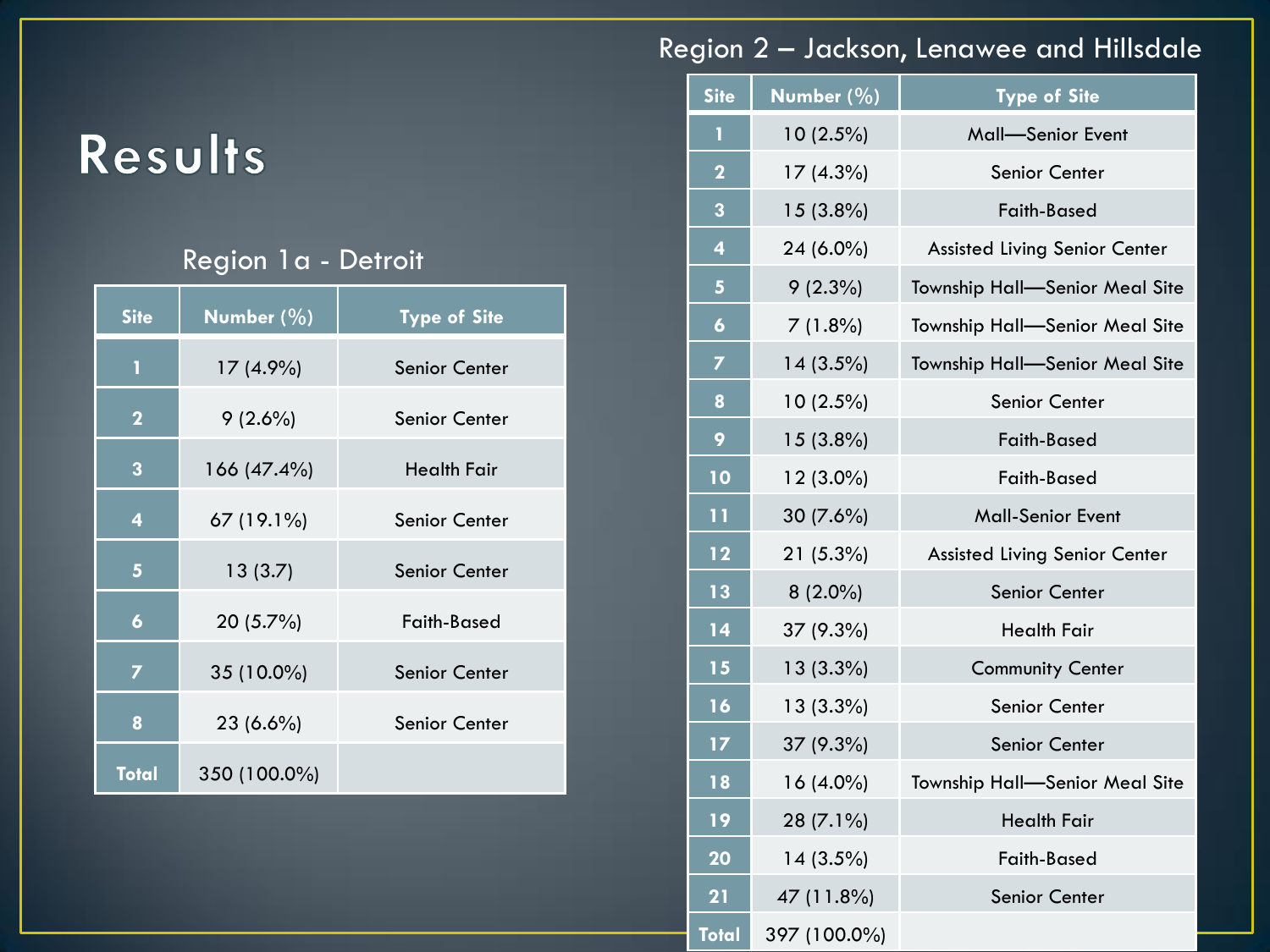## Demographics

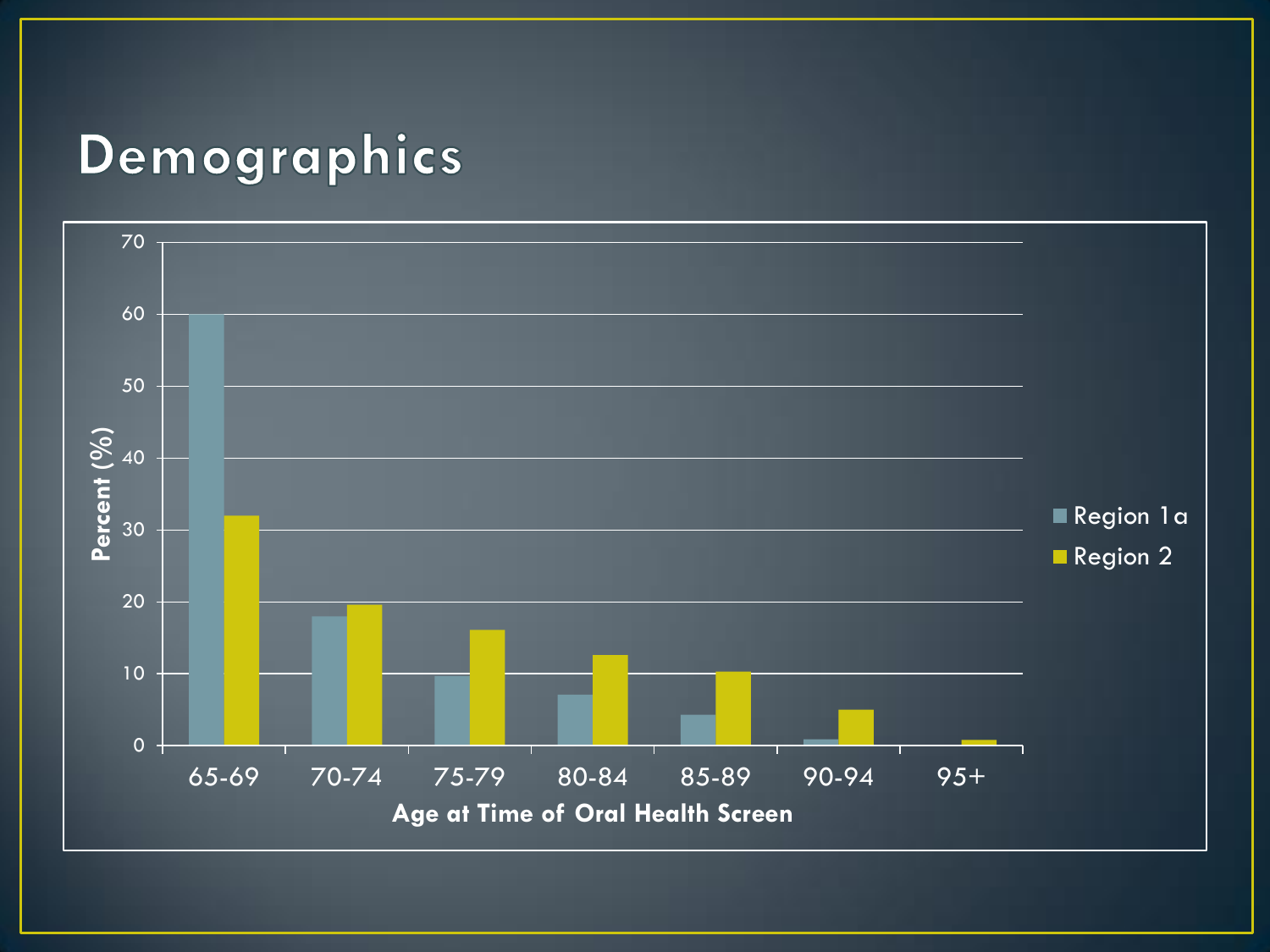# **Screening Results-Poor Oral Health** Conditions

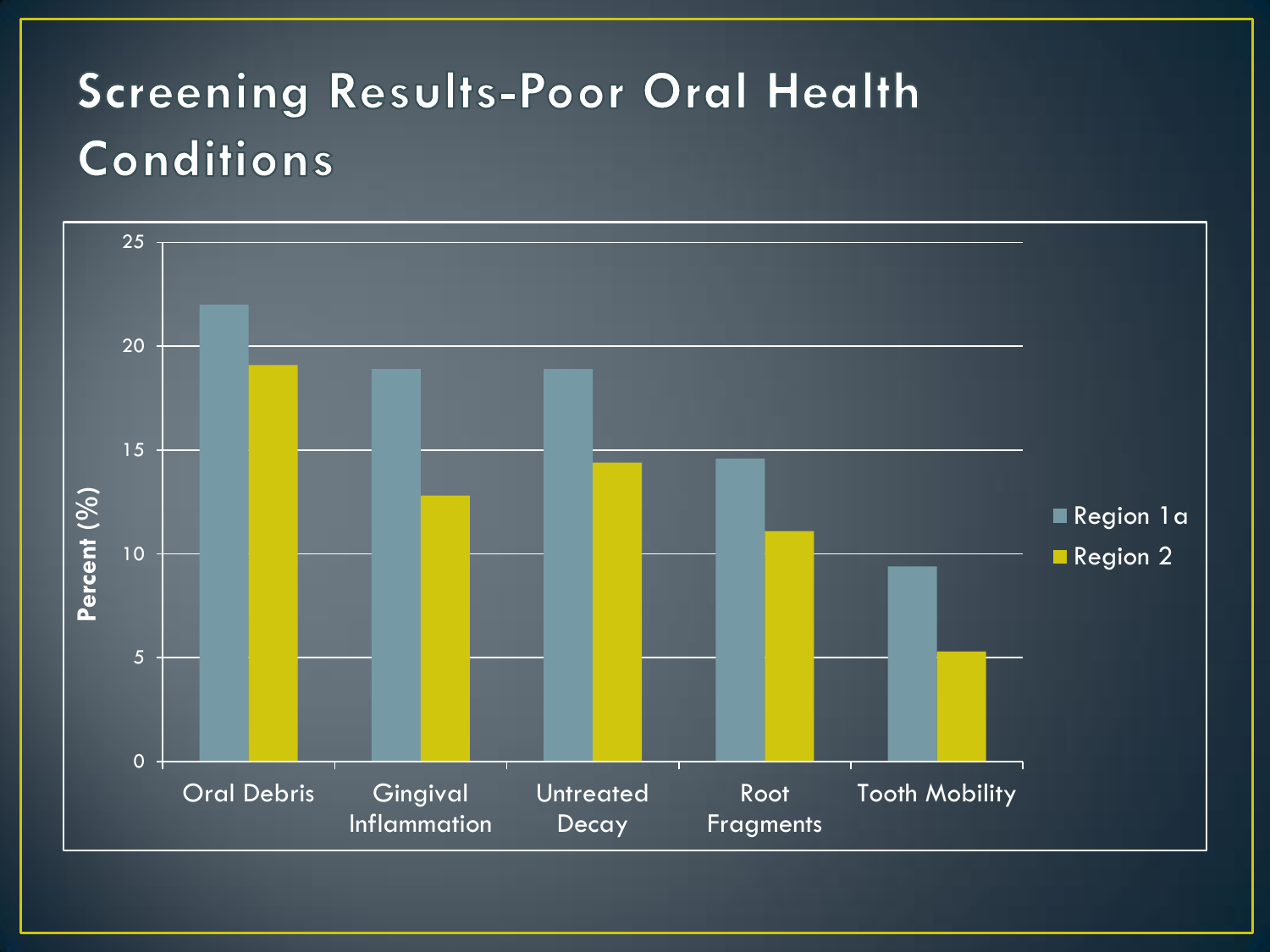# Self-Report Results-Dental Insurance

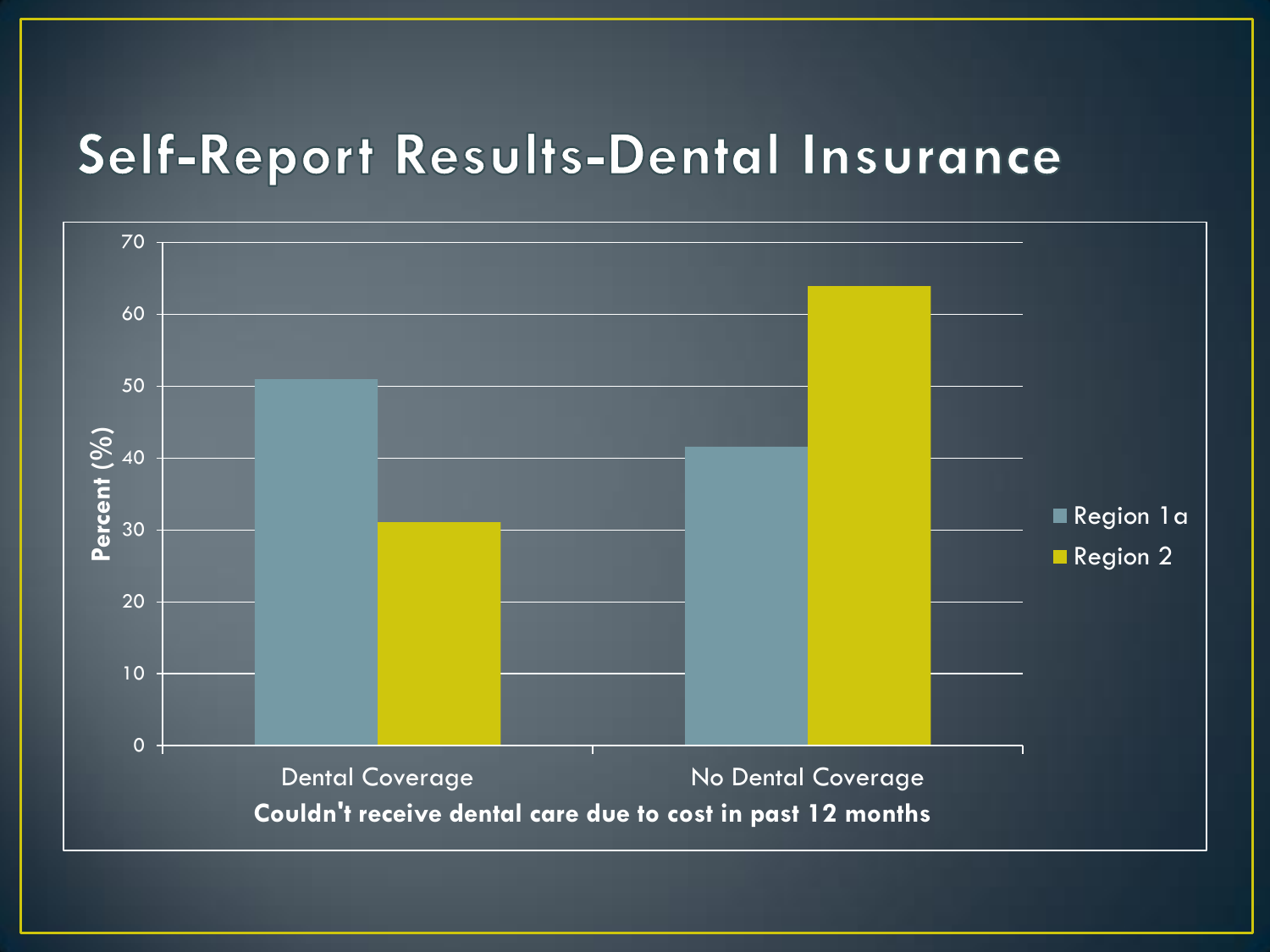### **Self-Report and Screened Results**